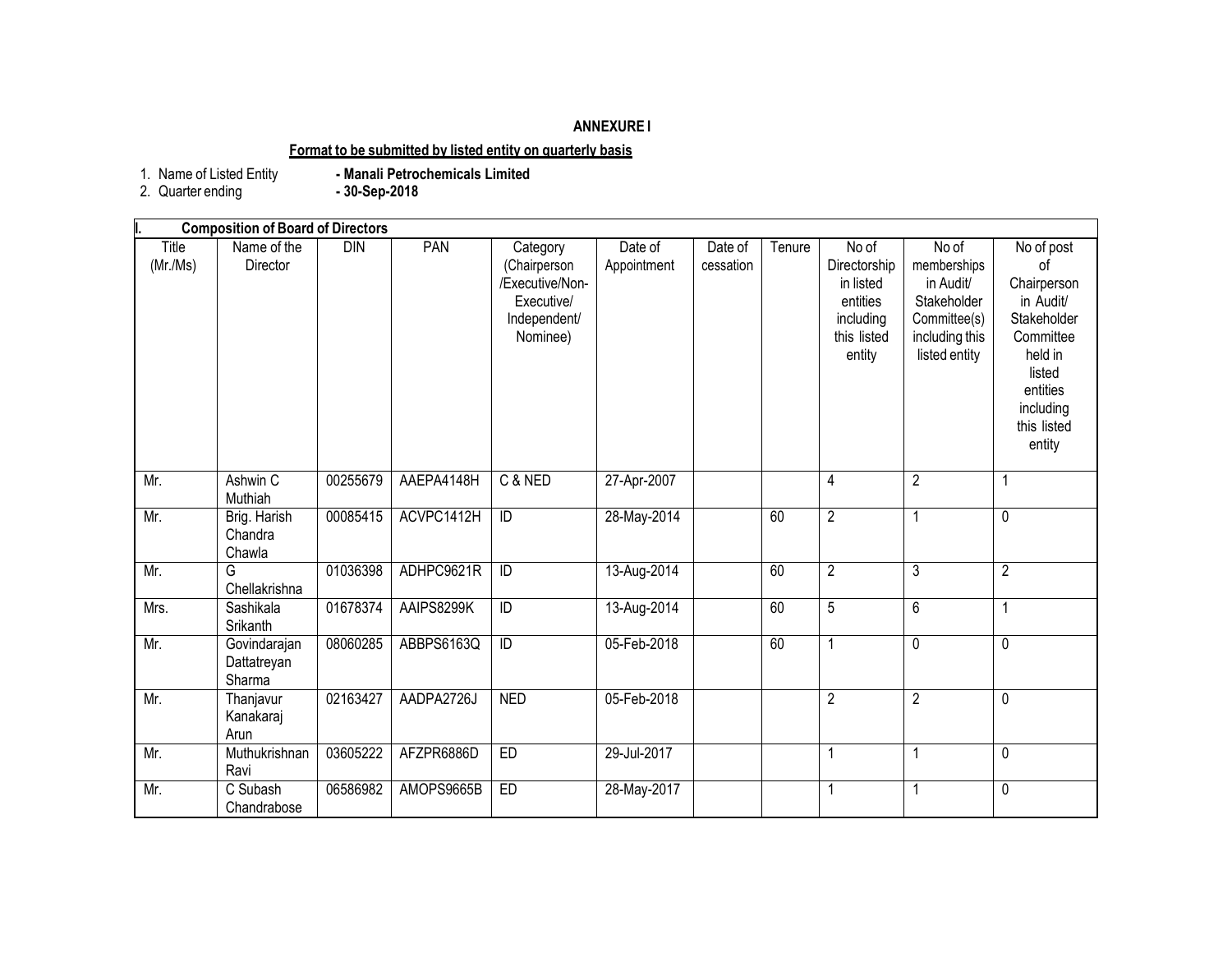# **II. Composition of Comittees**

| <b>Audit Committee</b> |                             |            |                        |  |
|------------------------|-----------------------------|------------|------------------------|--|
| Sr. No.                | Name of the Director        | Category   | Chairperson/Membership |  |
|                        | G Chellakrishna             | ID         | Chairperson            |  |
|                        | Brig. Harish Chandra Chawla | ID         | Member                 |  |
|                        | Sashikala Srikanth          | ID         | Member                 |  |
|                        | Thanjavur Kanakaraj Arun    | <b>NED</b> | Member                 |  |

| <b>Stakeholders Relationship Committee</b> |                      |          |                        |  |
|--------------------------------------------|----------------------|----------|------------------------|--|
| Sr. No.                                    | Name of the Director | Category | Chairperson/Membership |  |
|                                            | Ashwin C Muthiah     | C & NED  | Chairperson            |  |
|                                            | Muthukrishnan Ravi   | ЕD       | Member                 |  |
|                                            | C Subash Chandrabose | ЕD       | Member                 |  |

| Committee<br>Management<br><b>Risk</b> |                            |                |                        |  |
|----------------------------------------|----------------------------|----------------|------------------------|--|
| ົ<br>No.<br>. اب                       | Director<br>Name of<br>the | <i>Categor</i> | Chairperson/Membership |  |

| <b>Nomination and Remuneration Committee</b> |                                 |          |                        |  |
|----------------------------------------------|---------------------------------|----------|------------------------|--|
| Sr. No.                                      | Name of the Director            | Category | Chairperson/Membership |  |
|                                              | Brig, Harish Chandra Chawla     |          | Chairperson            |  |
|                                              | Govindarajan Dattatreyan Sharma |          | Member                 |  |
|                                              | Ashwin C Muthiah                | C & NED  | Member                 |  |

| III.<br><b>Meeting of Board of Directors</b>           |                                                     |                                                                        |
|--------------------------------------------------------|-----------------------------------------------------|------------------------------------------------------------------------|
| Date(s) of Meeting (if any) in the<br>previous quarter | Date(s) of Meeting (if any) in the relevant quarter | Maximum gap between any two<br>consecutive (in number of days)<br>' 85 |
| 16-May-2018                                            | 10-Aug-2018                                         |                                                                        |

| IV.<br><b>Meeting of Committees</b> |                  |                |                  |                               |
|-------------------------------------|------------------|----------------|------------------|-------------------------------|
| Name of the committee               | $Date(s)$ of     | Whether        | $Date(s)$ of     | Maximum gap between any       |
|                                     | meeting of the   | requirement of | meeting of the   | two consecutive (in number of |
|                                     | committee in the | Quorum met     | committee in the | days)                         |
|                                     | relevant quarter | (details)      | previous quarter |                               |
| <b>Audit Committee</b>              | 09-Aug-2018      |                | 16-May-2018      | 84                            |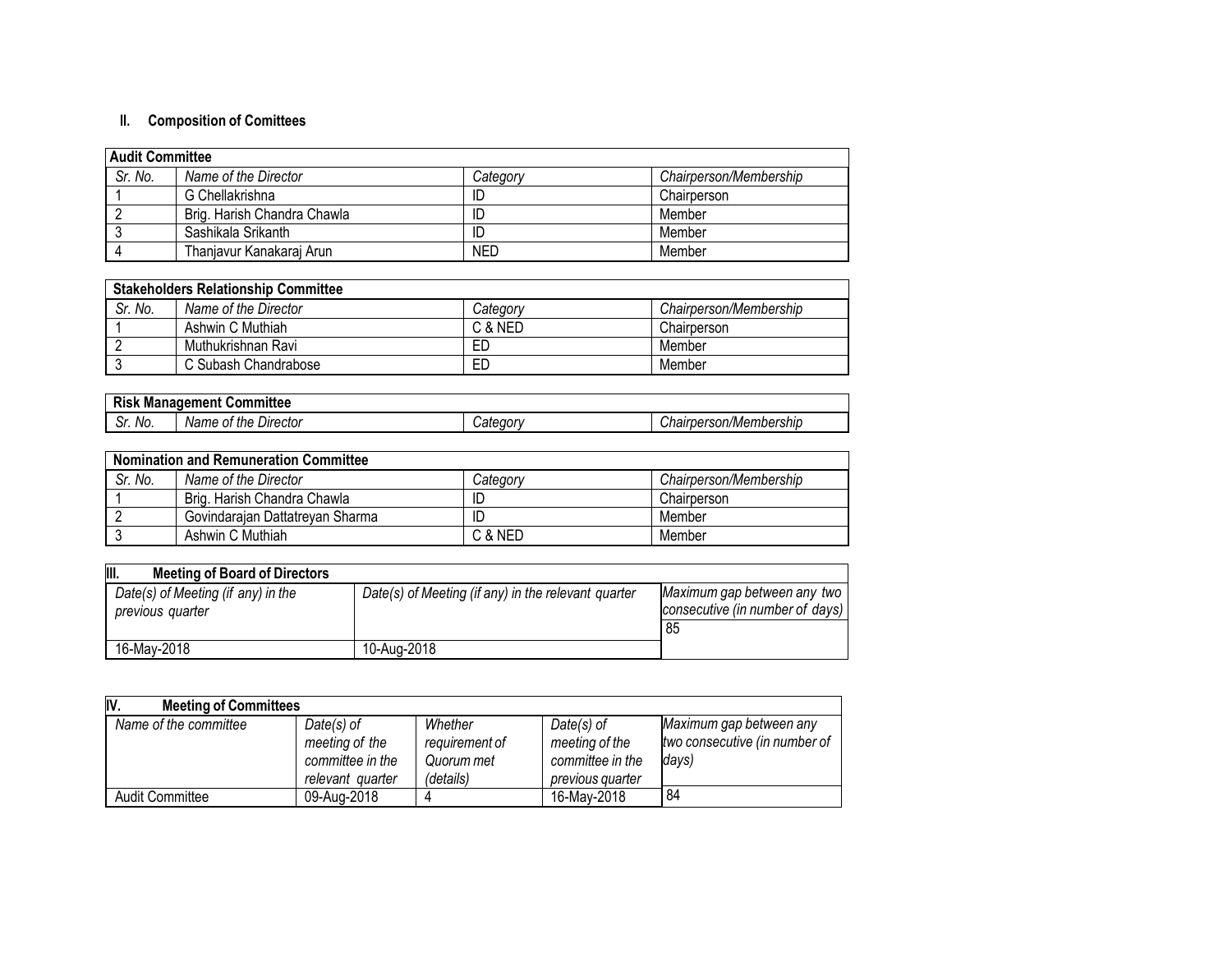| Nomination & Remuneration<br>Committee | 10-Aug-2018 | 16-May-2018 |  |
|----------------------------------------|-------------|-------------|--|
| Stakeholders Relationship<br>Committee | 10-Aug-2018 | 16-May-2018 |  |

| <b>Related Party Transactions</b>                       |                                      |
|---------------------------------------------------------|--------------------------------------|
| <b>Subject</b>                                          | <b>Compliance status (Yes/No/NA)</b> |
| Whether prior approval of audit committee obtained      | Yes                                  |
| Whether shareholder approval obtained for material RPT  | Not Applicable                       |
| Whether details of RPT entered into pursuant to omnibus | Yes                                  |
| approval have been reviewed by Audit Committee          |                                      |

#### **VI. Affirmations**

- 1. The composition of Board of Directors is in terms of SEBI (Listing obligations and disclosure requirements) Regulations, 2015. **Yes**
- 2. The composition of the following committees is in terms of SEBI(Listing obligations and disclosure requirements) Regulations, 2015
	- a. AuditCommittee **Yes**
	- b. Nomination & remuneration committee **Yes**
	- c. Stakeholders relationship committee **Yes**
	- d. Risk management committee (applicable to the top 100 listed entities) **- Not applicable**
- 3. The committee members have been made aware of their powers, role and responsibilities as specified in SEBI (Listing obligations and disclosure requirements) Regulations, 2015. **- Yes**
- 4. The meetings of the board of directors and the above committees have been conducted in the manner as specified in SEBI (Listing obligations and disclosure requirements) Regulations, 2015.**- Yes**
- 5. a. This report and/or the report submitted in the previous quarter has been placed before Board of Directors. **- Yes** b. Any comments/observations/advice of Board of Directors may be mentioned here:

**The report for the quarter ended 30-06-2018 was placed before the Board at the meeting held on 10-08-2018 and the report for the current quarter will be tabled at the next meeting.**

| Name        | <b>R KOTHANDARAMAN</b>   |
|-------------|--------------------------|
| Designation | <b>Company Secretary</b> |